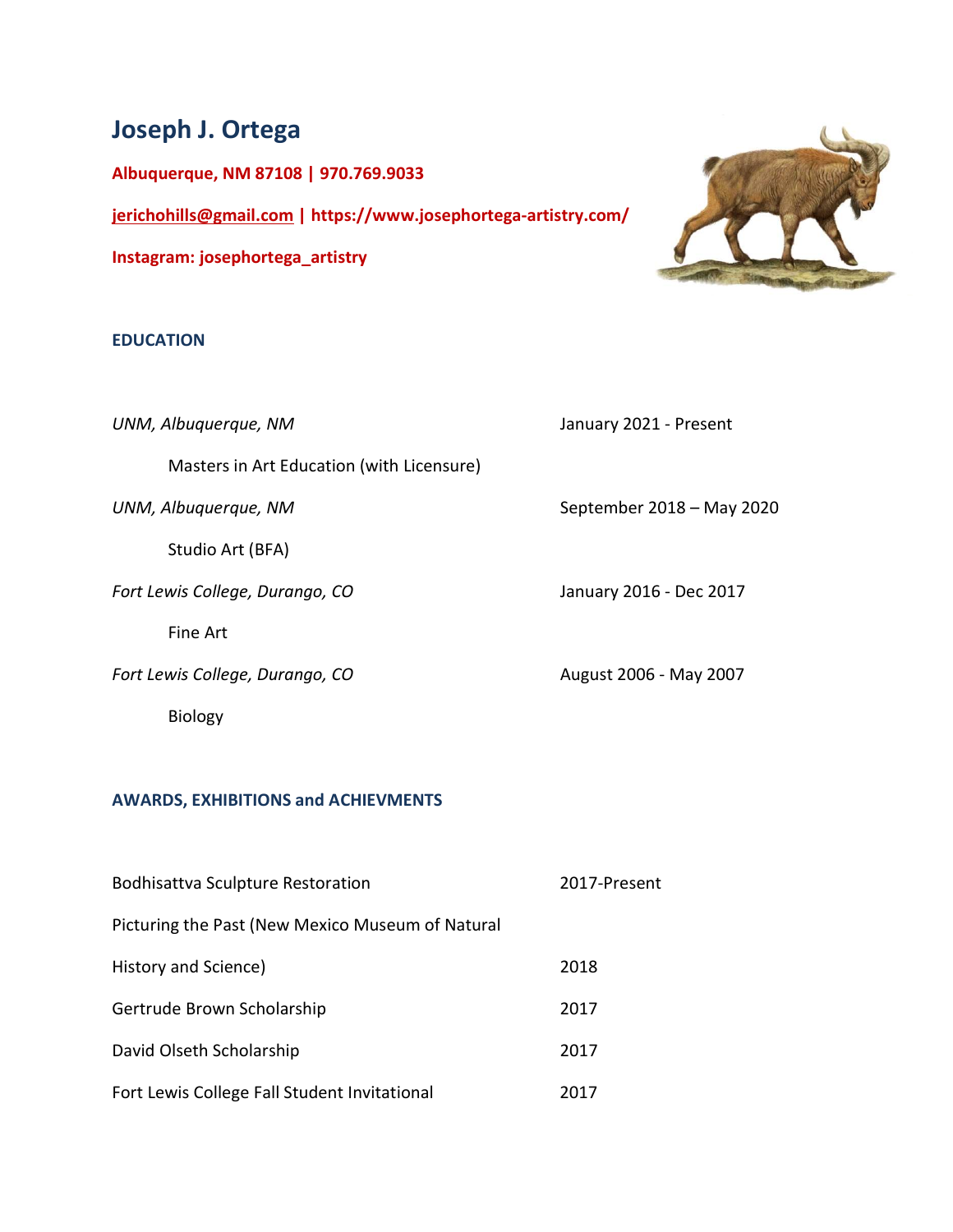| <b>Colorado Division of Wildlife</b>            | 2009      |
|-------------------------------------------------|-----------|
| Booklet for the Soapstone Prairie Natural Area  | 2009      |
| Peregrine Falcon Perrin's Peak Signage for DHOW | 2009      |
| Mountain Lion! A Traveling Exhibit              | 2009-2014 |

## PUBLICATIONS

| National Geographic Magazine | November 16, 2018 |
|------------------------------|-------------------|
| Prehistoric Times Magazine   | March 2014        |
| Durango Magazine             | Summer/Fall 2009  |

### WORK HISTORY IN FINE ART

| Work Study Arita Porcelain (UNM)                                                                                                                                                           | 2020      |  |
|--------------------------------------------------------------------------------------------------------------------------------------------------------------------------------------------|-----------|--|
| Self employed artist (freelance graphic design, web design, wildlife illustration, sculpture etc.)<br>commissioned as a professional scientific illustrator for several museum exhibitions |           |  |
| Work Study Art Department Fort Lewis College                                                                                                                                               | 2016-2017 |  |
| Custom Framing (Professional Picture Framing)                                                                                                                                              | 2009-2010 |  |